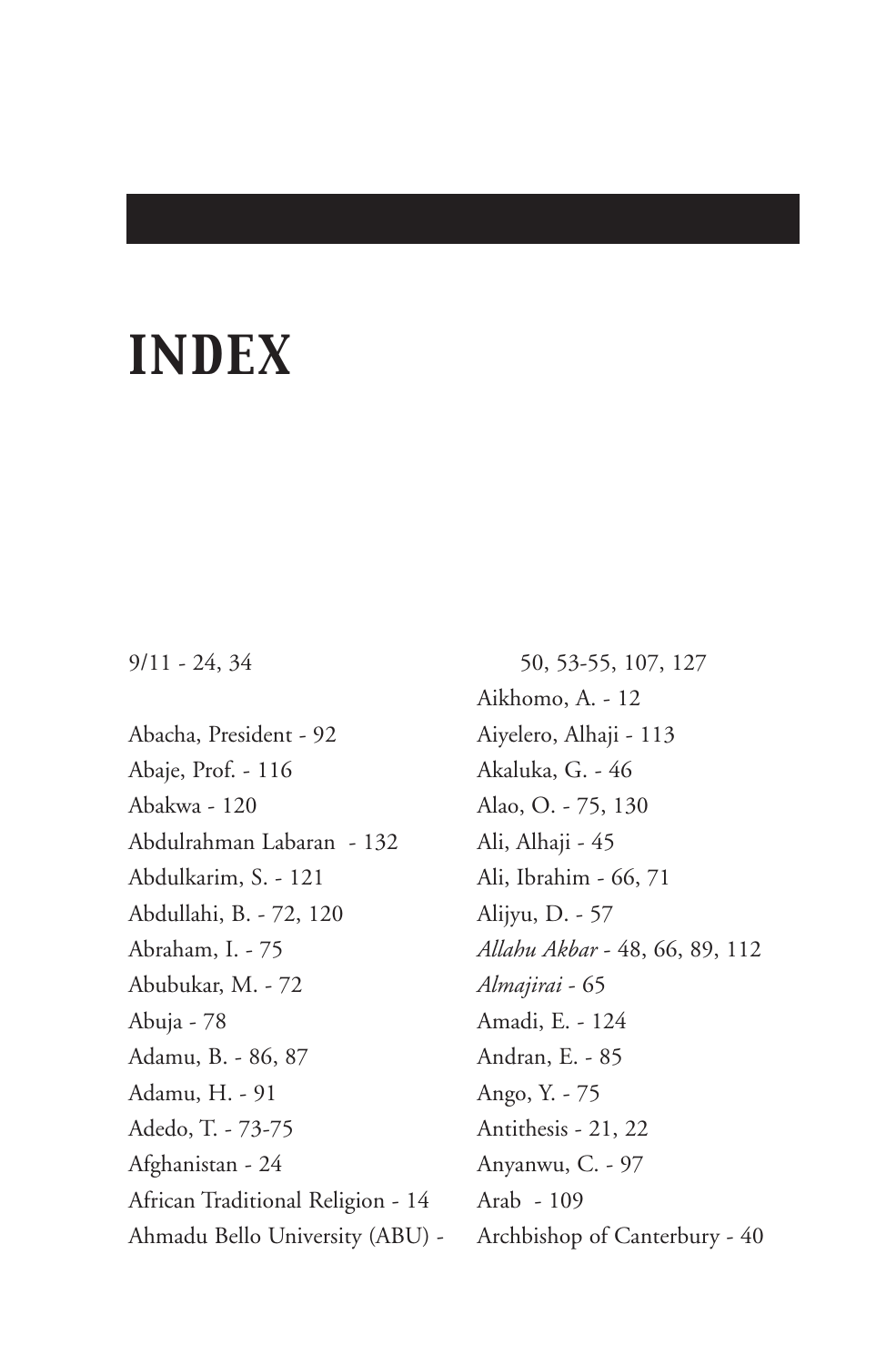Ari, Y. - 100 *Arne, arna* - 47 Aruwa, H. - 57 Asaju, T. - 64, 103 Assemblies of God - 91 Aso Rock - 12, 30 Audu, A. - 57 Audu, I. - 26 Auta, Y. Z. - 57 Awolowo, O - 79 Awowede - 65 Ayok, J. B. - 55, 56 Babangida, President - 42, 50 Babarinsa, D. - 41, 43-45 Badru, I. - 124 Bakan, M. - 127 Bako, A. - 51, 52 Baptist Seminary - 70, 114, 116 Baptist(s) - 90, 126 Barde, I. - 85 Barde, J. - 85 Barnawa - 67 Bauchi, city and state - 38, 59, 67, 82, 88 Bayero University - 84 Bello, Father - 68 Bello, Justice - 113 Bije - 62 Bobai, L. - 70 Boer, J. - 16, 25, 26 Boer, W. - 36, 94 Bolt, J. -25 Bonnke, R. - 41, 43, 44, 48 Borno - 95 Buhari, M. - 12 Bulus, M. - 77 Bununu - 86, 88 Carpenter, J. - 16, 17 Census - 35 Chakakai, I. - 57 Cherubim & Seraphim Church - 91 Chief of Jos - 92 Christ - 79 Christian Association of Nigeria (CAN) - 41, 44, 45, 47, 48, 50, 52, 54, 55, 62, 64, 71, 73, 77, 81, 91, 95, 120, 121, 136, 137 Christian Council of Nigeria  $(CCN) - 40$ Christian Labour Association - 23 Christian Reformed Church - 23 Christian Religious Knowledge (CRK) - 95 Christian Social Centre - 136 Church growth - 13 Church of Christ in Nigeria (COCIN) - 87, 91 Church of the Brethren. See *Ekklesiyar…Citizen* - 55, 59, 62, 63, 96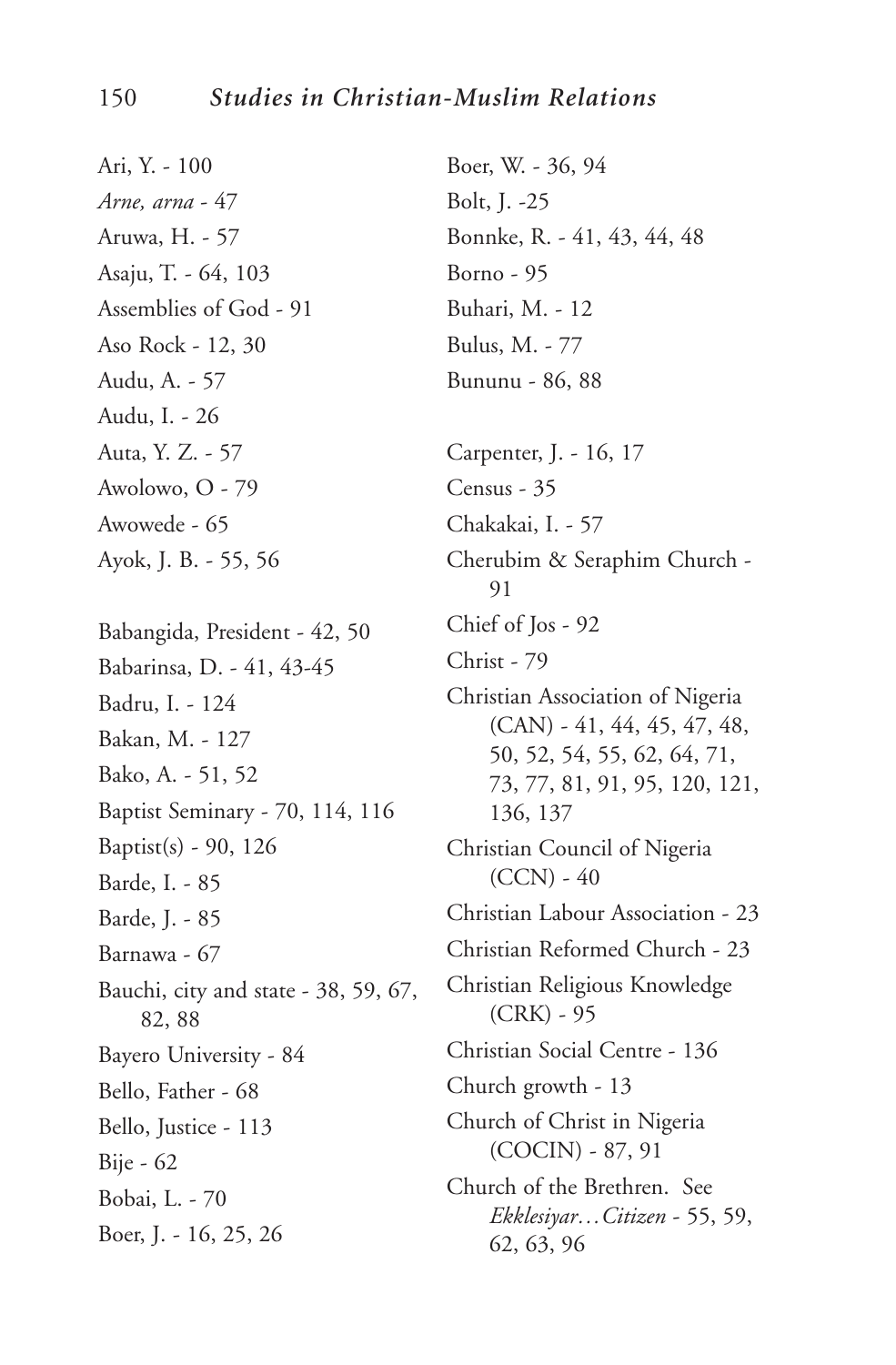Colonial, -ism - 35, 36, 39 Common grace - 17, 21 Companion CD - 27, 28 Conspiracy - 91 Constitutional Assembly - 36 Conversion - 28, 51, 68 Corruption - 11-14, 58 Crusades - 35 Cudjoe (Panel) - 57 Cultural/Creation Mandate - 20

Dafa, B. - 90 *Daily Times* - 79 Dalhat, J. - 128 Danballa, ATK - 56 Dandaura, H. - 40, 41 Debki, B. E. E. - 66, 68, 76 Deedat, A. - 50 Deeper Life Bible Church - 91 Dennise, Y. - 90 *Dhimmi* -15 Dirambi, A. - 48 Director, O. - 84, 85, 88 Dogara, Y. - 87, 88 Dogo, J. - 85 Dogo, S. - 73, 121 Dualism - 14, 19 Duniyo - 62

*Ekkelisyar 'Yanuwan Nijeriya* (EYN) - 48, 91

El-Zakzaki - 46, 80, 81 Emir(s) - 36, 49, 58, 59, 77, 86, 90-92, 123 Endnotes - 28 Evangelical Churches of West Africa (ECWA) - 90 Fact(s) - 20, 33, 34, 59, 62, 89 Fagge - 39 Faith - 19, 20, 22 Falola, T. - 26, 36, 51, 80, 81, 83, 97 Fanatic(s), -ism - 41, 47, 76, 89, 90, 91, 95 Format - 27 *Fun Times* - 79 Fundamentalist(s), -ism - 21, 42, 44, 49, 52 Funtua - 53

Gamji - 44 Gedege, Canon - 48 Gender - 28 Gombe - 39 Governments - 13, 43, 48, 66, 79, 95, 108 Gowon, D. - 55, 112, 113 Gowon family - 54, 113 Gowon, Y - 55 Great Commission - 20, 21 Gumi, A. - 39 Gungu Zango - 87, 88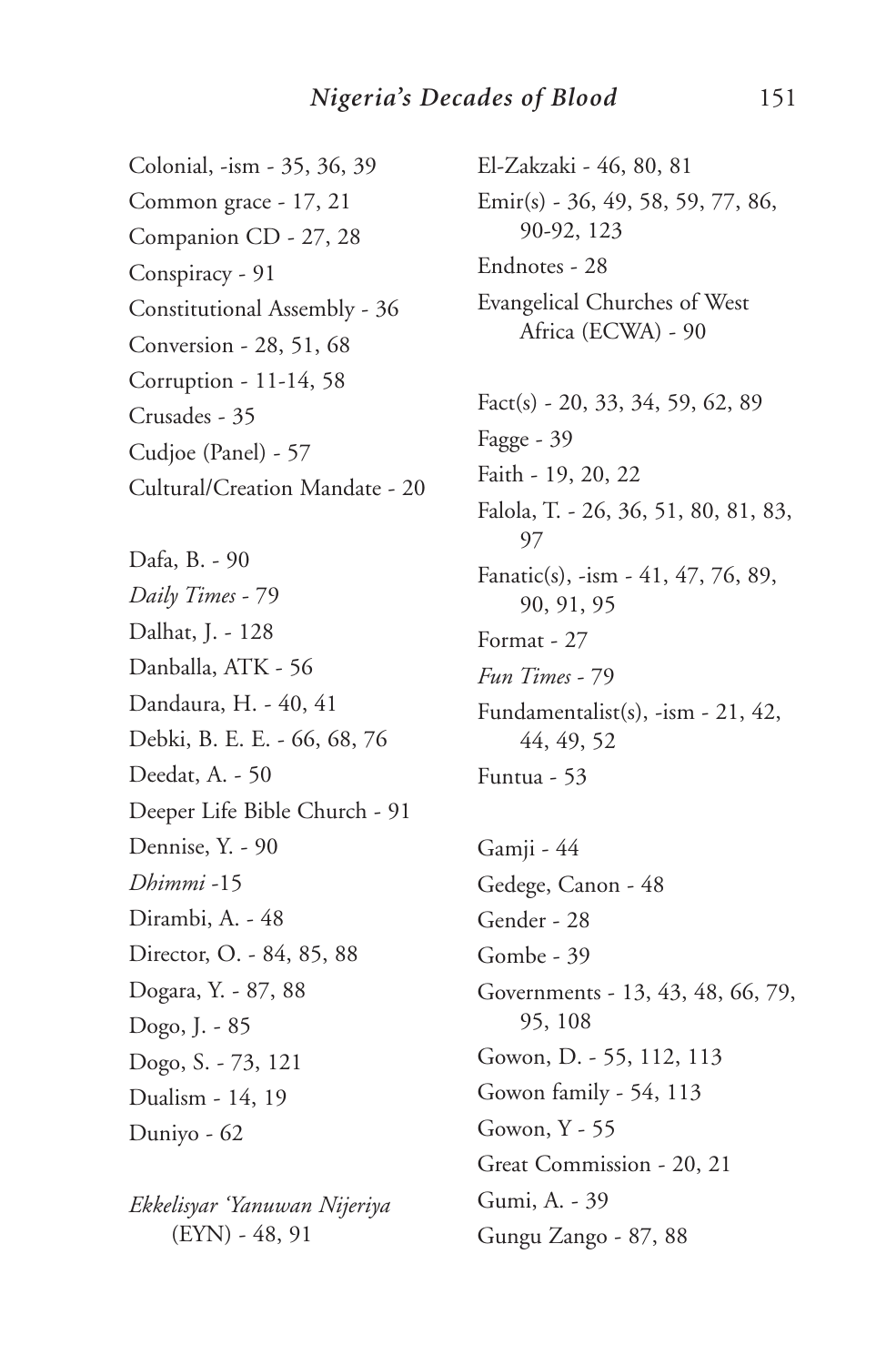Gwadah, Y. - 70, 114 Gwani, G. - 101 Gwani, V. - 128 Haruna, M. - 62 Hassan, S. - 92 Hausa - 47, 56, 58, 60, 61 Hoodlums - 75, 77 Hospitals - 13 House of Assembly - 64-66, 71, 72, 120 Human rights - 15, 28 Ibekwe, C. - 75 Ibos, Igbos - 45, 47 Ibrahim, Alhaji - 84 Ibrahim, D. - 113 Idris, A. - 128 Idris, S. - 123 Igiebor, N. - 64 Ikena, N. - 45 Indigene(s), indigenous - 61, 92, 93 Individualism - 22 Interpretation - 33, 89 Intolerance - 22, 55, 76 Inusa, I. - 113 Investigation panel - 48, 49, 76, 128 Islamic Movement - 46, 80 Islamic Trust of Nigeria - 121 Izala - 52

Jama'tul Nasril Islam (JNI) - 39, 50, 71, 122 *Jasawa* - 92, 93 Jega - 55-57 Jibiro, M. - 57 *Jihad* - 36, 51, 53, 59, 67 Jonah, G. - 124 Jonah, S. - 124 Jos - 38, 92-94 Jos Ecwa Theological Seminary (JETS) - 50 Justice - 15, 23 Kachia - 77 Kaduna (city, state) - 37, 38, 50, 53, 55, 61-64, 66, 78, 96, 114, 120, 123-128, 130, 132-134, 137 Kafanchan - 38, 50, 63, 77, 128 Kafanchan College of Education - 51 *Kaffir(s)* - 47 Kano (city, state) - 38-41, 43, 44, 46, 47, 49, 54, 59, 77 Kantiok, J. - 47 Kataf - 55-58, 60, 61 Katsina (city, state) - 38, 54, 79 Katung - 62 Kawo - 123

*Khalifat* - 20 Kiru, D. A. - 125

Kolade, K. - 72, 120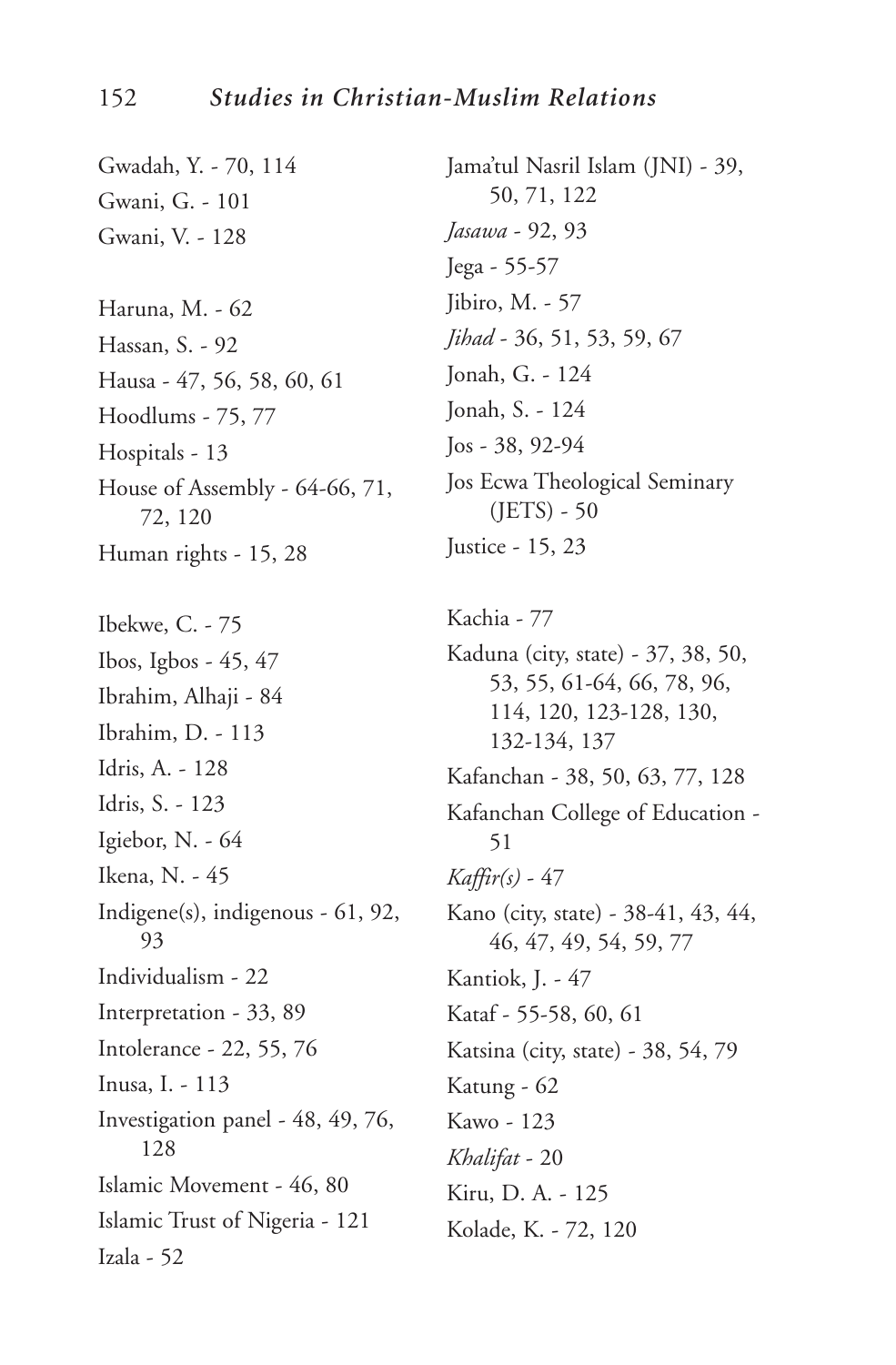Kukah, M. H. - 123 Kumm, Karl and Lucy - 36, 98 Kure, G. - 128 Kuyper, A. - 16-19 Kuyperian, -ism - 20-23

Labour union - 23 Langtang - 94 Lawal, S. - 127 Lolo, P.Y. - 128 Looting - 66, 68 Lugard - 104

Maccido, M. - 123 *Macleans* - 34 Madaki, J., Governor - 79-81, 103 Madaki, Y, Governor/lawyer - 86, 103 Magaji, H. - 70 Mai Angwar, Y. - 85 Mai Jonka - 85 Maiduguri - 38, 39, 95 Maier, K. - 12, 27, 29, 45, 51 Mailafiya, I. - 87 Maitatsine - 37-39, 80 Makarfi, Governor - 72, 73, 76, 136 Mamduh and Manal- 68, 69 Marshall, P. - 18, 99 Marx, -ism - 18, 19 Mashinyi, H. - 91

Military (all forces) - 49, 67, 77, 83, 88, 93, 117-119, 127 Minchakpu, O. - 47, 49, 68, 86, 89, 94, 95 Miner, S. - 94, 95 Missions, Missionary, -ies - 24, 28, 39 Mohammed, I. - 128 Muhammad, Prophet - 44, 51, 79, 128 Muhammadu, A. - 90 Mujahid, A. - 46 Musa, A. - 85 Musa, U. - 85 Muslim Brothers - 78 Muslim Circle - 50 Muslim Students' Society (MSS) - 39, 51 Muturba, H. - 57, 58

Naandeti, A. - 113 National Institute for Policy and Strategic Studies (NIPSS) - 39, 80 Nassarawa State- 64, 125 Nduka,O.-78 Neutral - 19, 22 *New Nigerian* (*NN*) - 71-74, 77, 96, 125, 126, 130 *Newswatch* - 11, 64, 77, 82 Niger State - 78

Obasanjo, President - 12, 64, 66,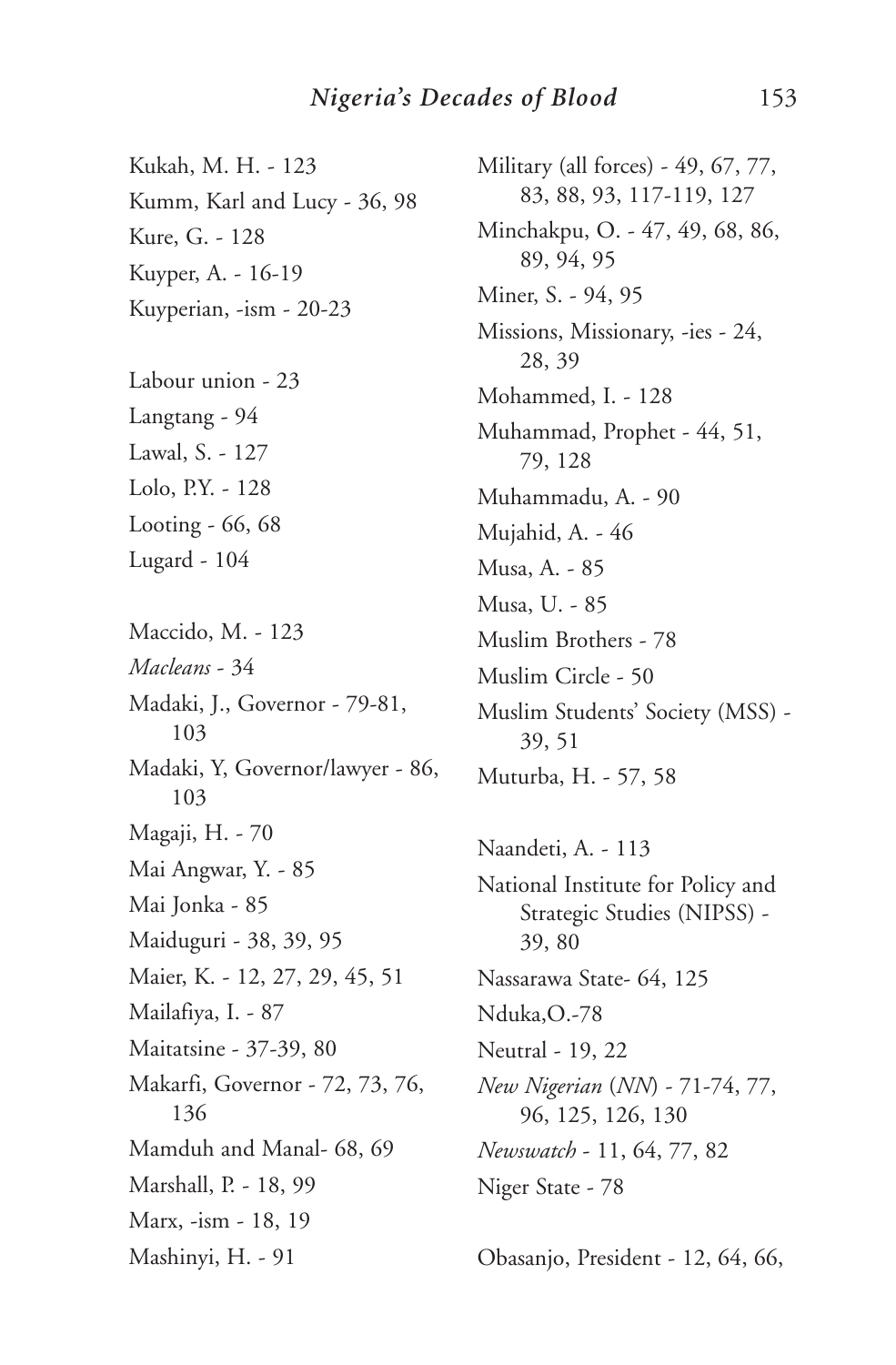72, 78, 120 Obassa - 73, 74, 76 Ogbemudia, S. -112 Okogie, Archbishop - 64 Oladipo, D. 64, 103 Omeka, Alhaji - 52 Omotunde, D. - 97 Organization of Islamic Conference (OIC) - 108 Osuji, J. O. - 91 Owerri - 78 Parameters - 24, 27 Peace - 23 Plan - 50 Plateau State - 37, 50, 64, 78, 82, 92, 94 Pluralism - 14, 17, 18, 28, 97 Police - 45, 47, 49, 52-54, 57-59, 69, 77, 80, 81, 83, 86, 88, 90, 91, 93, 113, 115, 116, 127, 137 Political correctness - 34, 96, 97 Poor, the - 22, 23 Postmodernism - 19 Potiskum - 38, 89 Preaching (public) - 28 Prison - 62 Quotations - 28, 51 Qur'an - 46, 51

Rabo, E. - 102 Radio - 53, 56, 67 Raj, R., Governor - 83, 84 Reason, Rationalism - 18 Religious liberty - 15 Rigasa - 39, 77, 130 Riots - 36-38 Roman Catholic - 96, 108, 120 Runner, H. E. - 16

Sabo - 123 *Sabon Gari* - 42, 44, 45, 48, 49 Sambo, Sarkin Noma - 85 Sanda, U. - 77, 134 Sayawa - 84-88 Schools - 13 Secular, -ism - 14-16, 18, 20, 22- 25, 28, 38, 79, 81, 95, 97, 98, 108 Security - 43, 50, 88, 92, 127, 136 Sharia - 24, 28, 36, 63, 64, 66, 71, 72, 76, 78, 97, 109, 120- 125, 130, 134-137 Shehu, S. - 84, 86, 87 Shekari, S. (Dep. Governor) - 72, 73, 76, 121, 122, 127 Shi'ite - 79 Slavery, Slave raiding - 36, 46 Sobowale, D. - 11 Sokoto - 36 St. Andrews Anglican Church - 54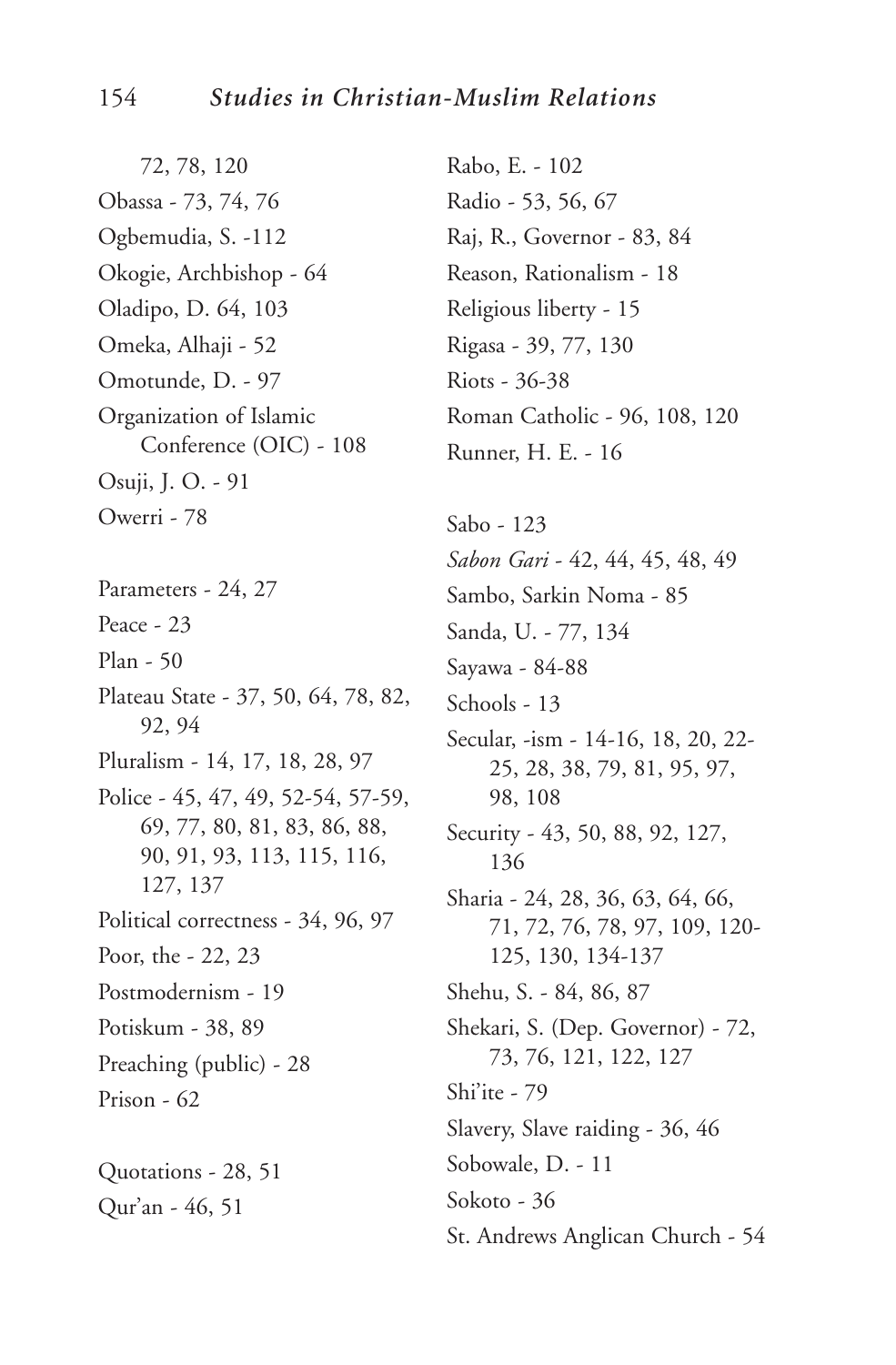St. George's Anglican Church - 39, 48, 49 St. John's Cathedral - 120 St. Joseph's Cathedral - 65, 120, 131, 132 St. Luke's Church - 91 St. Peter's Church - 91, 126 St. Thomas Catholic Church - 44 Stevens, R. P. - 21 Structure - 22, 23 Sudan United Mission - 36, 104 Sultan of Sokoto, Sultanate - 59, 123 Supreme Council of Islamic Affairs - 123 Tafawa Balewa - 38, 82, 84, 87, 89 Tailor, B. - 56, 57 Tapgun, P. - 86 Taraba State - 78 Tasiu, M. - 56 *Tell* - 11 *Today's Challenge* (*TC*) - 58, 70, 96 Toro, J. - 56, 57 Traditionalists - 37, 92, 98 Tribunal - 49 Tsado, J. - 100 Tsalibi, Y. - 90 *Tudun Wada* - 123 Turaki, E. - 90

Uche, S. - 47, 49 Ukpai, N. - 45 *Ulamas* - 95 Umahia - 78 Umaru, A. - 51 Usman, M. M. - 93 Usman, T. - 128 VanDerWalt, B. - 31 *Vanguard* - 11 Vicegerent - 20 Wase - 94, 104 Weapons - 50 Wholism - 14, 16, 19, 27, 28, 97 Wilson-Smith, A. - 34, 98 Worldview - 14, 16, 19, 20, 22, 33 Wusasa - 54, 55, 112, 113 Yahaya, D. G. - 128 Yahaya, Y. - 79-81 Yola - 39 Yusuf, J. T. - 12 Zamfara State- 63 Zango - 56-58 Zangon-Kataf - 37, 38, 55, 59, 61, 63, 64, 96, 128 Zaria - 53, 54, 58, 62, 108, 127 Zionism - 109

Zonkwa - 64